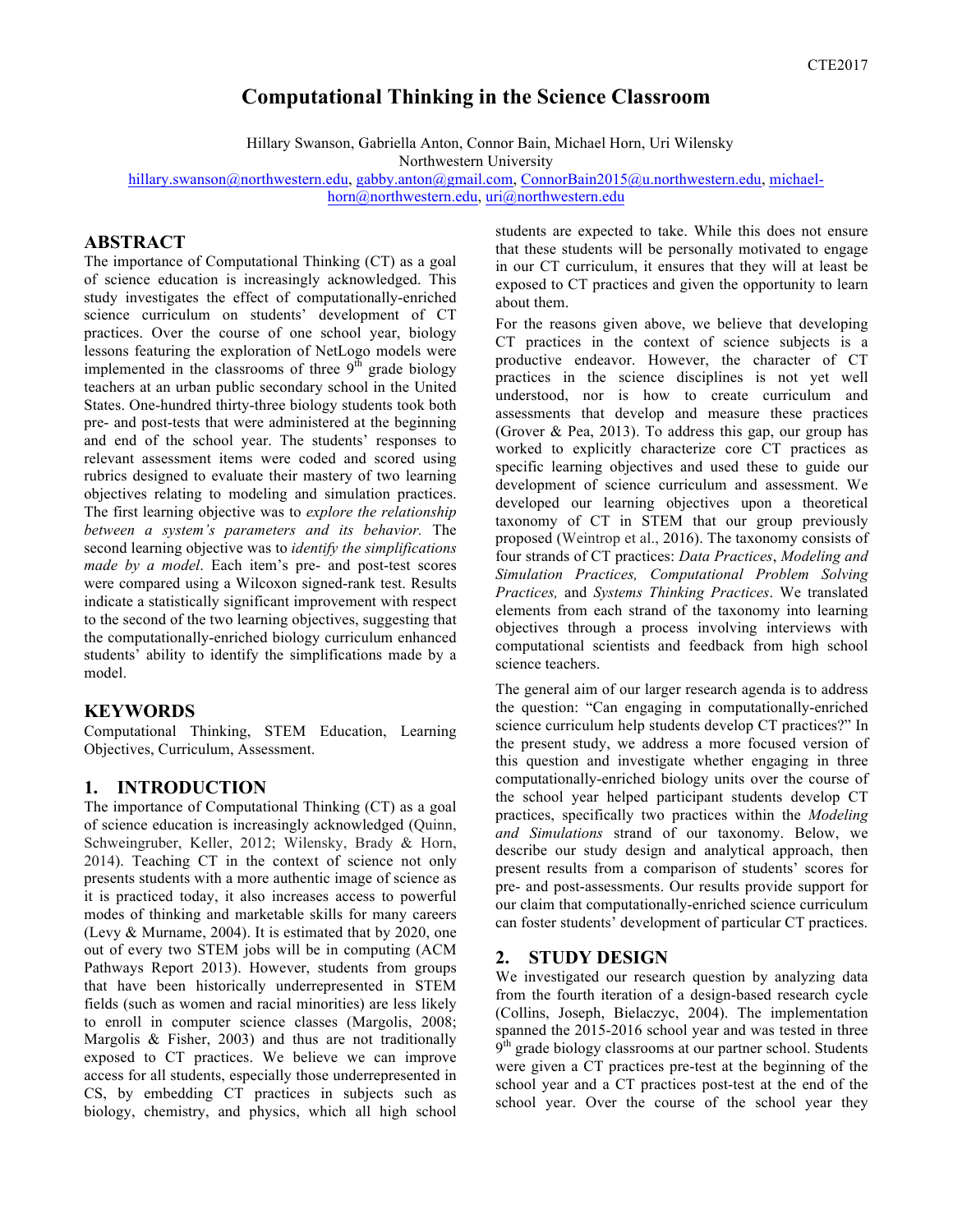participated in three CT science units, each unit approximately four days long. We investigated the role of the CT science units in students' development of particular CT practices by looking for statistically significant gains in scores for particular items from pre- to post-test.

#### *2.1. Participants*

We partnered with a public secondary school (serving grades  $7 - 12$ ) in an economically depressed neighborhood in a large city in the Midwestern region of the United States. The school was selected on the basis of the willingness of its teachers and students to participate in our study. The size of the school was typical for an urban public secondary school, with approximately twelve hundred students enrolled. The majority of the students at the school are considered to be of racial minority within the United States (71.1% Black, 24.5% Hispanic, 1.6% Asian, .3% American Indian, .2% Pacific Islander, .9% Bi-Racial, 1.4% White), with sixty-two percent from low income households. The school is characterized as selectiveenrollment, meaning that the student population is academically advanced and highly motivated. We addressed our research questions by analyzing a selection of the pre- and post-test responses given by participating 9<sup>th</sup> grade biology students. A total of 133 of these students, distributed across three biology teachers, took both tests. Due to time constraints, a number of these students did not complete the entire assessment. Ten students did not complete the assessment item measuring learning objective 1 and 24 did not complete the assessment item measuring learning objective 2; these students' responses were therefore not included in the analyzed datasets.

#### *2.2. CT Science Lessons*

The biology students participated in three computationallyenriched biology units over the course of the school year. Each unit took approximately four school days and emphasized the exploration and manipulation of computational models of scientific phenomena or concepts. The first unit was on predator-prey dynamics and ecosystem stability. For this unit, students explored population dynamics in a simulation of an ecosystem consisting of three organisms (grass, sheep, and wolves) (Wilensky, 1997b). Students investigated the populationlevel effects of parameters for individual organisms (such as initial population and reproduction rate) by running the simulation with different values for each organism. Through their exploration, the students learned about the complex population dynamics that emerge from the interactions between individual organisms. The second unit was on AIDS. For this unit, students explored a model that simulated the diffusion of the infectious disease through a population (Wilensky, 1997c). Students investigated the effects of parameters for individual interactions (such as the probability of individuals to form a couple, and the probability of the disease transfer between partners) on the rate of spread of the disease. The third unit was on genetics. For this unit students explored a

model that allowed them to change mating rules in a population of fish. Students investigated how changing parameters such as life span and mating choice could bring about changes in the overall allele frequencies in a population of fish. All units were meant to help students develop expertise regarding learning objectives for *Modeling and Simulations Practices* by engaging in science content through the exploration of NetLogo (Wilensky, 1999) simulations. NetLogo simulations were chosen because the agent-based modeling environments make complex systems phenomena (such as those featured in the biology lessons) more intuitively accessible (Wilensky, 2001). Additionally, the NetLogo user interface makes transparent the relationship between a model's code and the phenomenon it simulates. This makes NetLogo a powerful tool for scaffolding students' transition from consumers, to designers and builders of computational models. In order to help students develop a flexible set of CT practices, other CT-STEM units feature simulations built in modeling environments such as Molecular Workbench (Concord Consortium, 2010) and PhET (Perkins et al., 2006) and introduce students to a range of computational tools for data analysis and problem solving.

#### *2.3. CT Assessments*

The pre- and post-tests were designed to evaluate students' mastery of CT practices. In this report, we present results concerned with two particular learning objectives within our *Modeling and Simulations Practices* strand. The first learning objective falls under the sub-strand element *Using Computational Models* and states that a student should be able to "explore a model by changing parameters in the interface or code." This is a very basic skill but it plays an important role in students' (and scientists') abilities to learn about the relationship between particular parameters and system behavior at the macro-level. The second learning objective falls under the sub-strand element *Assessing Computational Models* and states that a student should be able to "identify the simplifications made by a model." This learning objective is important to students' epistemological development, as it relates to their understanding of a computational model as a tool that is both powerful and limited with regards to the construction of new knowledge.

Both pre- and post-tests required students to interact with computational simulations. For the pre-test, students interacted with a simulation (shown in Figure 1, below) that modeled climate change and showed the relationship between temperature and amount of CO2 in the atmosphere (Tinker & Wilensky, 2007). For the post-test, students explored a simulation (shown in Figure 2, below) that modeled the relationship between the pressure of a gas and its volume and number of particles in a sealed environment (Wilensky, 1997a; 2005).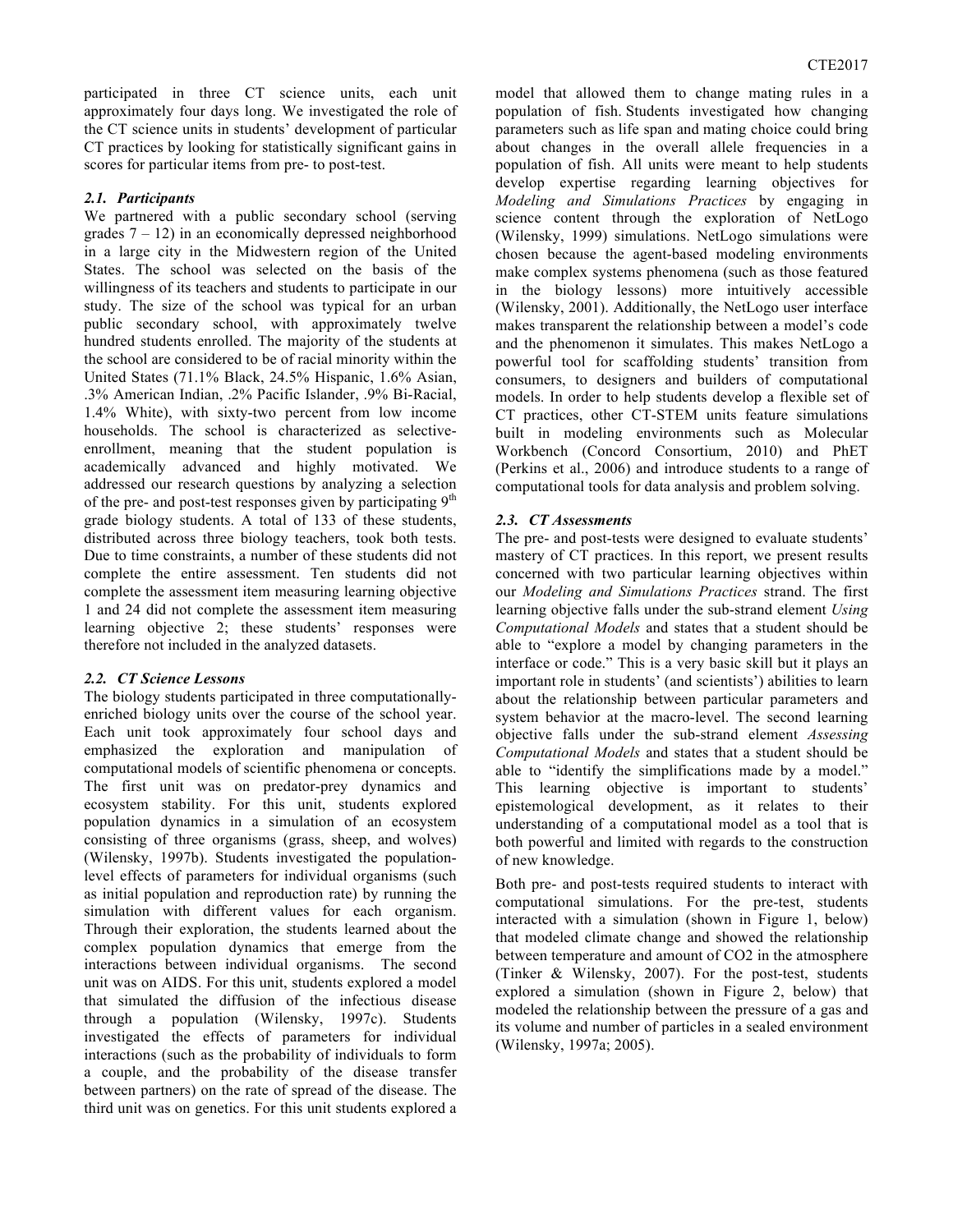

*Figure 1.* Screenshot of pre-test simulation modeling the relationship between temperature and atmospheric CO2 levels.



*Figure 2.* Screenshot of post-test simulation modeling the relationship between the pressure of a gas and its volume and number of particles.

To assess students' abilities to explore a model by changing parameters in the interface or code, we analyzed their responses to test items (quoted below) that asked them to attend to the relationships between adjustable parameters and system-level characteristics. In order to assess students' abilities to identify simplifications made by a model, we analyzed their responses to test items that asked them for the ways in which the simulations differed from the real-world. These assessment items were selected to investigate students' mastery of the same learning objectives across two very different computationally modeled phenomena.

#### *2.4. Data Analysis*

We used a combined top-down (learning objective driven) bottom-up (data driven) approach to create rubrics for evaluating students' responses to pre- and post-test questions and characterizing their mastery of both learning objectives.

#### *2.4.1. Learning Objective 1*

For the pre-test, in the context of the greenhouse gas simulation, students were asked to *explore the relationship between a system's parameters and its behavior* by changing a particular parameter and reporting on the resulting system-level behavior. In particular, they responded to the prompt: "Set cloud coverage to 0%. Take some time to experiment with different settings for the 'CO2-amount' slider. What happens to the temperature if you increase the amount of the CO2 in the model?" For the post-test, in the context of the gas-law simulation, students were asked to explore the relationship between a system's parameters and behavior by changing parameters to get a specific result. In particular, they responded to the question: "What values for container size and number of particles will result in the lowest pressure in the container? What steps did you take to come up with these values?"

We examined students' pre- and post-test responses, sorting responses into categories based on similarities that were relevant to our focal learning objective. Four categories emerged that characterized response types across both pre- and post-test responses. These categories are Noticing Parameter-System Relationships, Including Explanatory Factors, Comparing Across Trials, and Correctness.

These categories are outlined, described and illustrated with examples from the data in Table 1, below. We scored students' responses by awarding one point for each category included in their response and taking the sum of these points. This resulted in scores ranging from 0-3.

*Table 1.* Pre- and post-test rubric for analyzing students' responses and characterizing their ability to explore a model by changing parameters in the interface or code.

|                                                                                                            | Student Example                                                                                                                    |  |
|------------------------------------------------------------------------------------------------------------|------------------------------------------------------------------------------------------------------------------------------------|--|
| <b>Relationships</b>                                                                                       |                                                                                                                                    |  |
|                                                                                                            | Response describes relationship between<br>system<br>parameters and macro-level patterns.                                          |  |
| Pre-Test                                                                                                   | "The temperature increases."                                                                                                       |  |
| Post-Test                                                                                                  | "I slid the wall-position to its maximum and<br>the number of particles to its minimum."                                           |  |
| <b>Explanatory Factors</b>                                                                                 |                                                                                                                                    |  |
| Response provides some explanation for relationship<br>between system parameters and macro-level patterns. |                                                                                                                                    |  |
| Pre-Test                                                                                                   | "IR light does not get a chance to go into the<br>sky because it is blocked by CO2."                                               |  |
| Post-Test                                                                                                  | "A bigger area and less particles shouldn't<br>produce a large amount of pressure since it's<br>a lot of space for the particles." |  |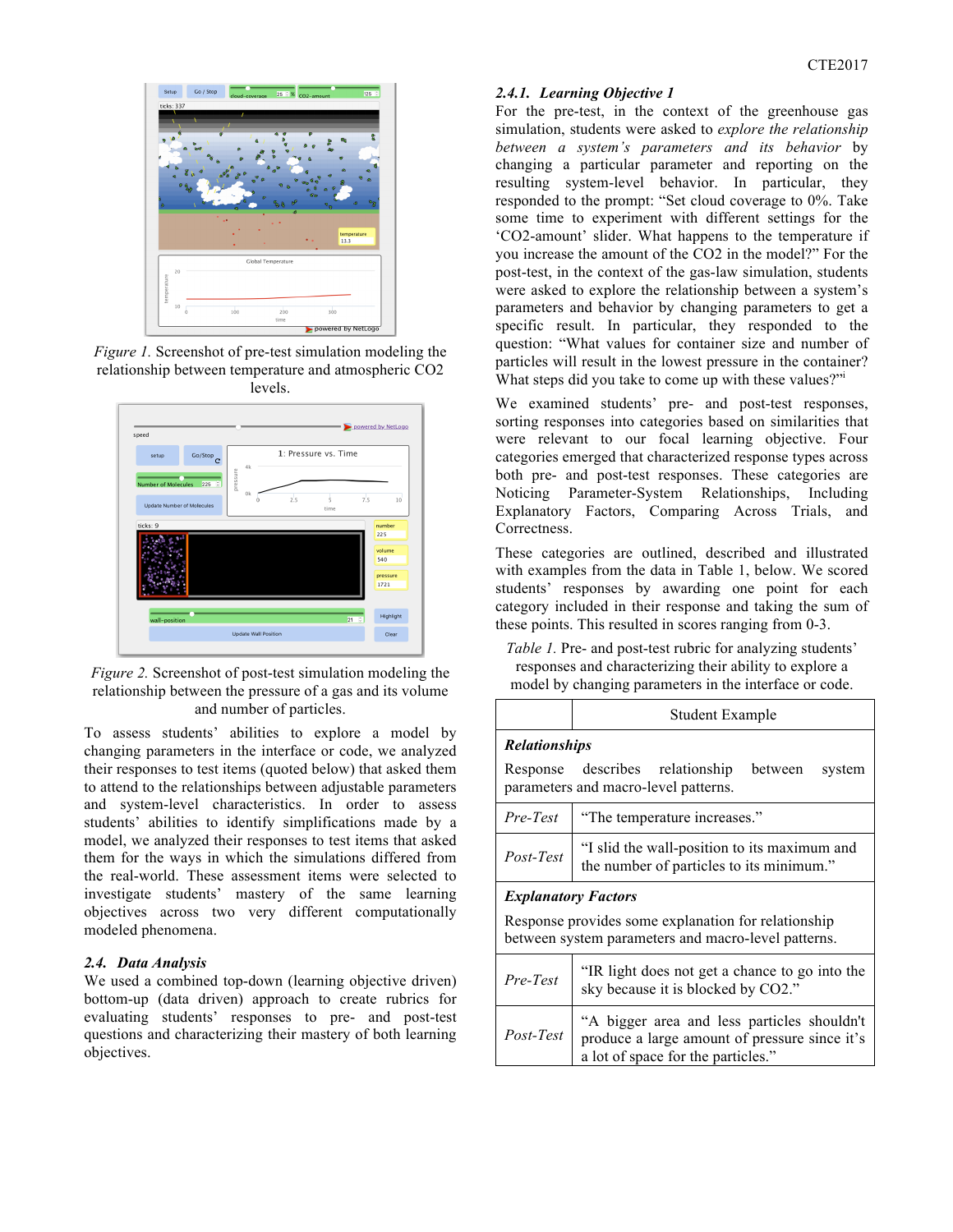| <b>Comparison</b>                                         |                                                                                                                                                                                                                               |  |
|-----------------------------------------------------------|-------------------------------------------------------------------------------------------------------------------------------------------------------------------------------------------------------------------------------|--|
| Response compares data across multiple simulation trials. |                                                                                                                                                                                                                               |  |
| Pre-Test                                                  | "When I increase the CO2 amount there<br>seem to be IR light flying all over the place.<br>But when there are smaller amounts of CO2<br>molecules the IR light have a better chance<br>of going straight into the sky."       |  |
| Post-Test                                                 | "To come up with these values I first tried<br>putting the number of particles and the<br>container size at its max. After that, I tried<br>the number of particles at its minimum and<br>the container size at its maximum." |  |
| <b>Correctness</b>                                        |                                                                                                                                                                                                                               |  |
| Response correctly addresses the assessment prompt.       |                                                                                                                                                                                                                               |  |
| Pre-Test                                                  | "The temperature increases."                                                                                                                                                                                                  |  |
| Post-Test                                                 | "Number of particles: 25 Wall position: 96"                                                                                                                                                                                   |  |

#### *2.4.2. Learning Objective 2*

As part of the pre-test, students were asked to *identify the simplifications* made by the greenhouse simulation. As part of the post-test, students were asked to identify the simplifications made by the gas-law simulation. For both tests, they responded to the question: "All computational simulations are only approximations of reality. What are some of the simplifications of this simulation that make it different from the real world?"

We examined students' pre- and post-test responses, sorting responses into categories based on similarities that were relevant to the learning objective we were analyzing. Six categories emerged that characterized response types across both pre- and post-test responses. These categories are General Issues, Representational Issues, Controllability, Completeness, Procedural Limitations, and Off-Task. They are arranged in order of increasing sophistication<sup>ii</sup>, described and illustrated with examples from the data in Table 2, below. We scored students' responses by awarding them the point-value of the highest category included. "Off-Task" (of point-value zero) was given to responses that did not address the assessment item, or consisted of "I don't know." Scores ranged from 0-3.

Two researchers analyzed students' responses to the two assessment items for both pre-and post-tests. They coded responses (identifying the categories presented in the rubrics) and then scored them. The researchers' inter-rater reliability for the pre-test was at 97% for the item measuring the first learning objective and 90% for the item measuring the second learning objective. Inter-rater reliability for the post-test was at 95% and 80%, respectively.

Table 2. Pre- and post-test rubric for analyzing students' responses and characterizing their ability to identify simplifications made by a model.

|                                                                                         | <b>Student Example</b>                                                                    |  |
|-----------------------------------------------------------------------------------------|-------------------------------------------------------------------------------------------|--|
| General Issues – Score: 1                                                               |                                                                                           |  |
| Response refers to general, as opposed to specific,<br>inaccuracies or missing factors. |                                                                                           |  |
| Pre-Test                                                                                | "In reality, other factors could come into<br>play rather than just CO2 and clouds."      |  |
| Post-Test                                                                               | "Inaccuracy in particles and wall position<br>can make it different from the real world." |  |
| <b>Representation Issues – Score: 1</b>                                                 |                                                                                           |  |
| Response refers to representational limitations of the<br>model.                        |                                                                                           |  |
| Pre-Test                                                                                | "Obviously, sunlight is not a bunch of little"<br>sticks raining down."                   |  |
| Post-Test                                                                               | "It's not actually life size."                                                            |  |
| Controllability Coores 2                                                                |                                                                                           |  |

#### *Controllability – Score: 2*

Response refers to the existence of control over factors in the model that one does not have control over in real life.

| Pre-Test    | "Because you can control how much CO2<br>and cloud coverage there is."                              |
|-------------|-----------------------------------------------------------------------------------------------------|
| $Post-Test$ | "In real life, you cannot add or subtract<br>molecules nor can you adjust the wall<br>positioning." |

#### *Completeness – Score: 2*

Response refers to specific elements or factors that are missing from, or extraneous to, the model.

| Pre-Test | "There are humans on earth and humans also can add to the amount of heat."                                |
|----------|-----------------------------------------------------------------------------------------------------------|
|          | "The real world, does not have this many<br>Post-Test boundaries and an infinite number of<br>particles." |

#### *Procedural Limitations – Score: 3*

Response refers to interactions, behaviors, or relationships within the model that differ from real life.

| Pre-Test  | CO2 might not speed up that much when it<br>absorbs IR light.                               |
|-----------|---------------------------------------------------------------------------------------------|
| Post-Test | Particles don't travel in and out of room in<br>this simulation, when in real life they do. |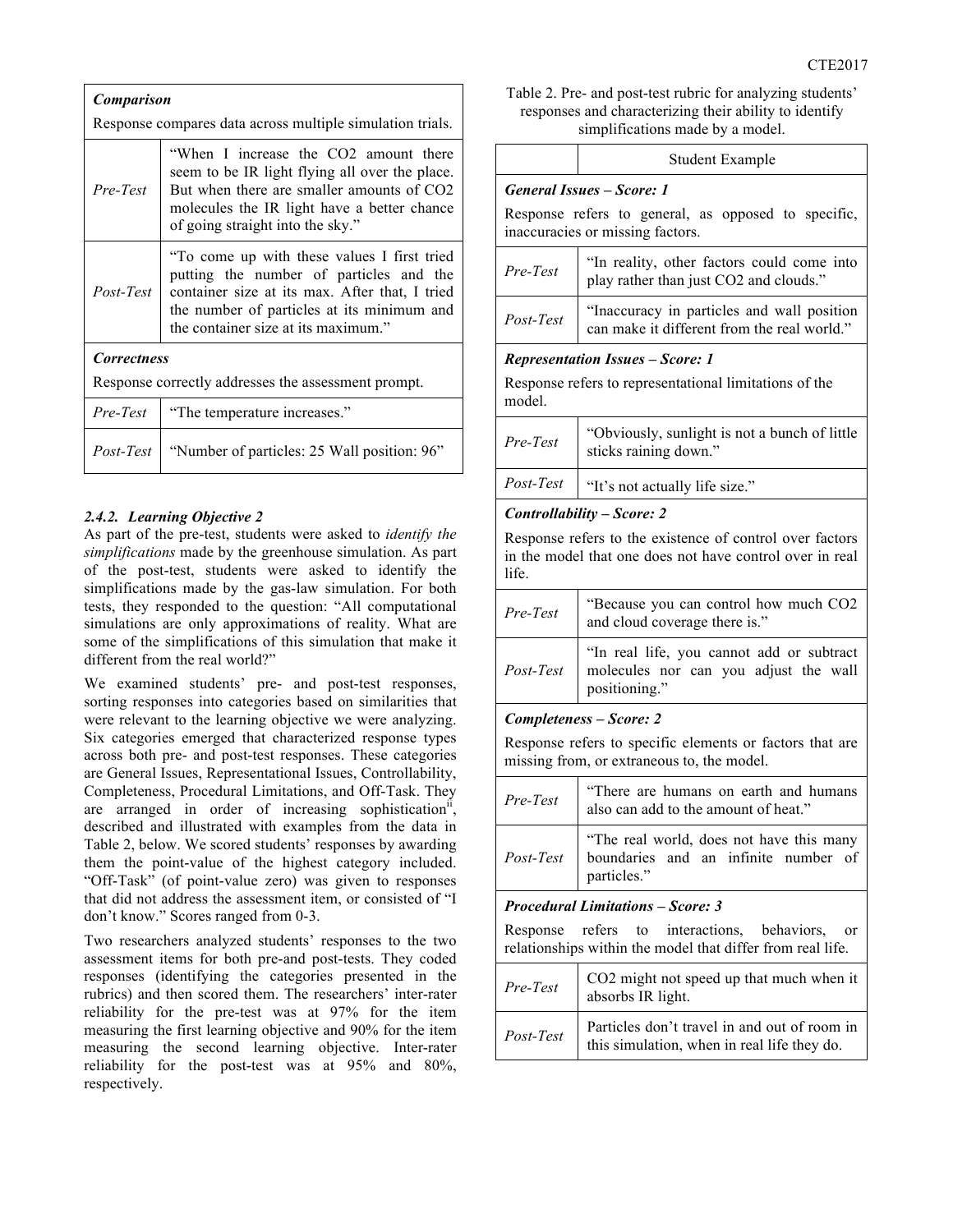To test whether the intervention played a role in their development of CT practices, students' scores for each item on both pre- and post-tests were compared using a Wilcoxon signed-rank test. The findings of this analysis are reported below.

### **3. Findings**

### *3.1. Learning Objective 1*

Students' average score for the pre-test item measuring their ability to explore a model by changing parameters in the interface or code was 2.03. Their average post-test score was 2.19. The p-value obtained using the Wilcoxon signed-rank test was  $0.23$  (V = 1486). The difference in student scores is therefore not statistically significant and we cannot make the claim that engagement in our curriculum helped students improve their CT skills with regard to this learning objective.

In addition to comparing students' pre- and post-test scores for this learning objective, we compared the frequencies of categories of ideas that appeared in students' pre- and posttest responses. Examination of the bar chart below reveals that during the pre-test, many students were concerned with macro-level effects of changing parameters, while at the time of the post-test, many more students referred to explanatory factors in their responses. This suggests they looked more closely at the model and tried to understand the interactions at the micro-level that explained the macrolevel phenomenon. While the comparison of pre- and posttest scores indicates that students are not necessarily developing sophistication regarding their ability to explore a model, the changing frequency of categories gives us insight into one specific way students may in fact be developing expertise.



*Figure 3.* Frequencies of categories included in students' responses to the pre- and post-test items assessing their mastery of learning objective 1.

#### *3.2. Learning Objective 2*

Students' average score for the pre-test item measuring their ability to identify simplifications made by a model was 1.39. Their average post-test score was 1.63. The pvalue obtained using the Wilcoxon signed-rank test was  $0.02$  (V = 647.5). The difference in student scores is therefore statistically significant (at the 5% significance

level) and this supports our claim that engagement in our curriculum helped students improve their CT skills with regard to this learning objective.

In addition to comparing students' pre- and post-test scores for this learning objective, we compared the frequencies of categories of ideas that appeared in students' pre- and posttest responses. For ease of coding, we combined categories of the same score. This is reflected in the categories shown in the bar chart below. Examination of this bar chart reveals that during the pre-test, many students reported general or representational simplifications, whereas at the time of the post-test, this number decreased and the number of students reporting controllability or completeness as a limitation increased.<sup>iii</sup> The number of students reporting procedural simplifications also increased. While the comparison of pre- and post-test scores indicates that students are developing sophistication regarding their ability to identify simplifications within a model, the changing frequency of categories gives us insight into the specific ways in which students are becoming more sophisticated.



*Figure 4.* Frequencies of categories included in students' responses to the pre- and post-test items assessing their mastery of learning objective 2.

### **4. Discussion**

This study extends our group's previous work by translating our theoretical taxonomy into learning objectives that can be used to guide the design of curriculum and assessment. The study makes an empirical contribution by presenting evidence that engagement in our CT-STEM curriculum helped participating students develop their ability to identify simplifications made by computational models. Our data also gives us insight into how students might develop their ability to explore a computational model. Toward this, we will conduct qualitative analysis of particular students and examine individual developmental trajectories. Our next steps also include refining our pre- and post- assessment items so that they are more closely aligned with each other, and with our learning objectives. As well, we are refining our curriculum (across the science subjects) so that it is more closely aligned with our learning objectives and assessment items. This refinement includes creating more opportunities for